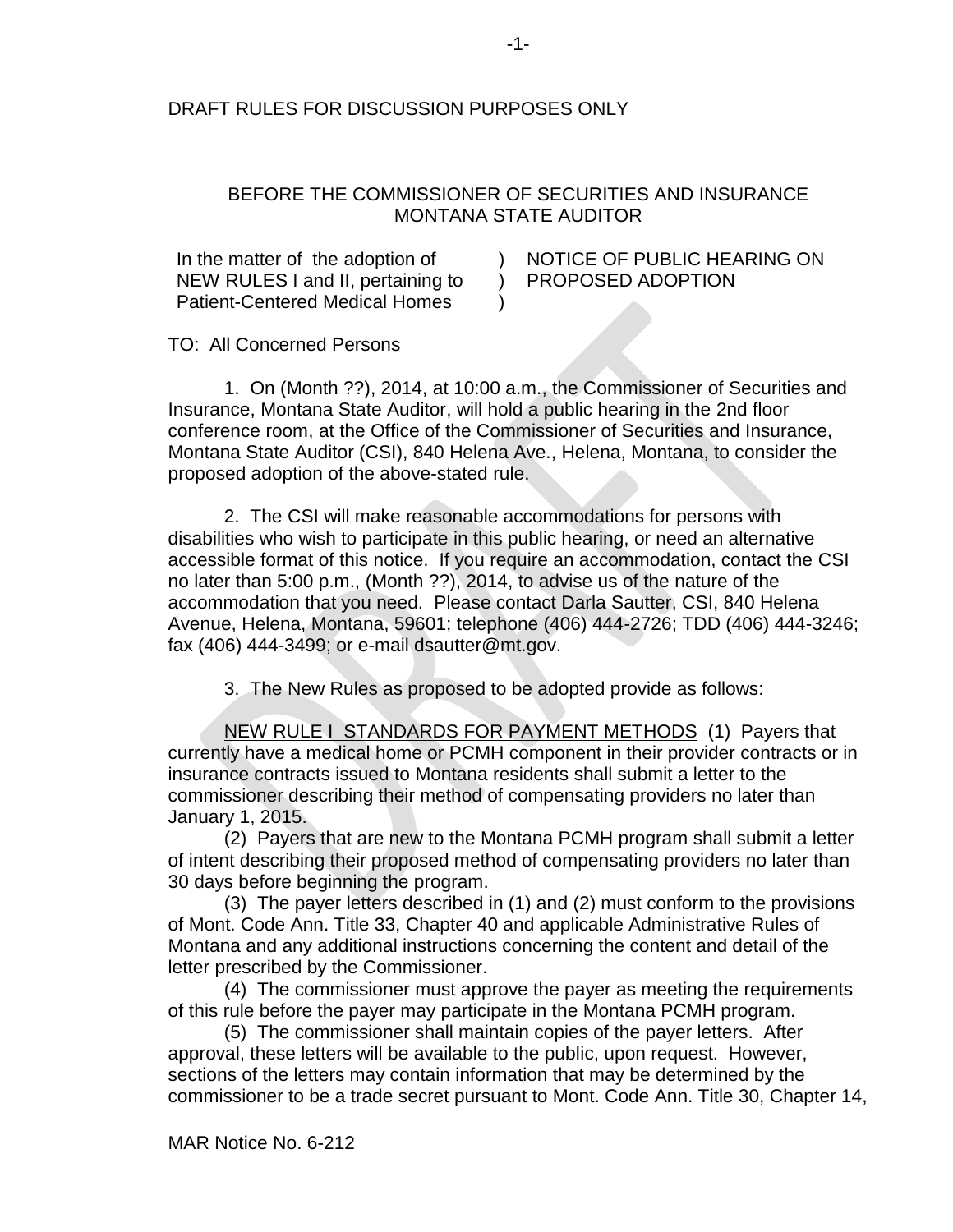Part 4. Any part of the information submitted that the Commissioner determines to be confidential pursuant to trade secret laws will be redacted and will not be open to the public, unless a contrary opinion is issued by a court of competent jurisdiction.

(6) Payment models must support enhanced primary care and promote the development of patient-centered medical home practices, according to the goals expressed in 33-40-103 (4). Payment methods may include, but are not limited to the following:

(a) payment for PCMH recognition status; and

(b) reimbursement for PCMH services such as:

(i) care coordination services;

(ii) care management services;

(iii) disease management services;

(iv) population management services;

(v) behavior health specialist services; and

(vi) clinical pharmacist services.

(c) payment for improvement in quality metrics;

(d) shared savings incentives;

(e) block grants to enhance PCMH capabilities of primary care practices; and

(f) any other type of payment method that the commissioner has approved as meeting the requirement of supporting the goals of the Montana PCMH program.

NEW RULE II MEASURES RELATED TO COST AND MEDICAL USAGE— UTILIZATION MEASURES (1) Recognized PCMH payers shall report to the commissioner on the following utilization measures:

(a) emergency room visits; and

(b) hospitalization rates.

(2) PCMH payers shall report this information for the following groups of patients: \_\_\_\_\_\_\_\_\_\_\_\_\_

(3) The commissioner shall provide detailed instructions on the agency website regarding the required data reporting on utilization measures by PCMH payers.

(4) The first report is due March 31, 2015 (?) and annually thereafter.

AUTH: 33-??-???, MCA IMP: 33-??-???, MCA

4. STATEMENT OF REASONABLE NECESSITY: NEW RULE I is necessary to

5. Concerned persons may submit their data, views, or arguments concerning the proposed actions either orally or in writing at the hearing. Written data, views, or arguments may also be submitted to Christina L. Goe, General Counsel, Office of the Commissioner of Securities and Insurance, Montana State Auditor, 840 Helena Ave., Helena, Montana, 59601; telephone (406) 444-2040; fax (406) 444-3499; or e-mail cgoe@mt.gov, and must be received no later than 5:00 p.m., (Month ??), 2014.